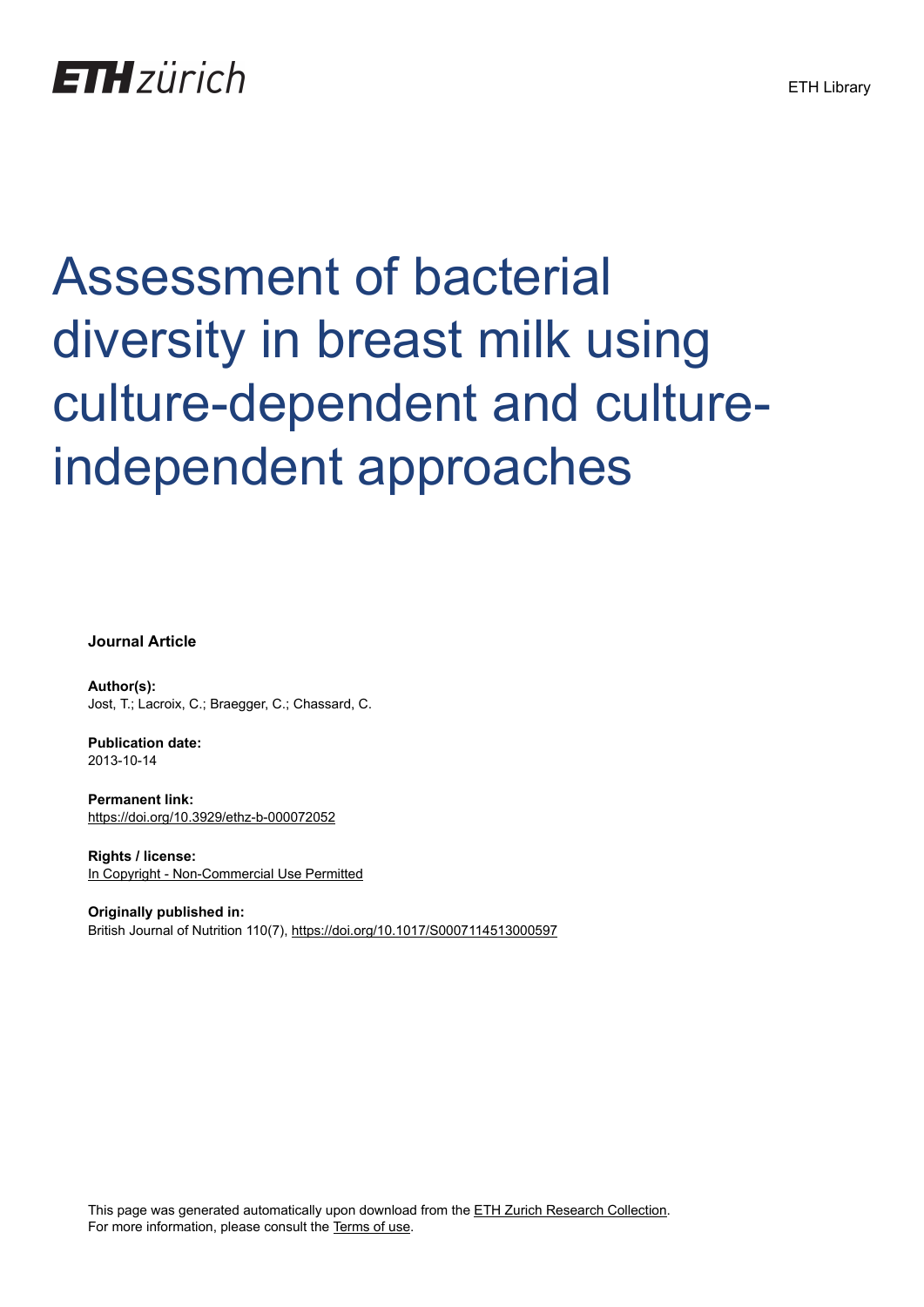### Assessment of bacterial diversity in breast milk using culture-dependent and culture-independent approaches

Ted Jost<sup>1</sup>, Christophe Lacroix<sup>1</sup>\*, Christian Braegger<sup>2</sup> and Christophe Chassard<sup>1</sup>

<sup>1</sup>Laboratory of Food Biotechnology, Institute of Food, Nutrition and Health, ETH Zurich, Schmelzbergstrasse 7, 8092 Zurich, Switzerland

 $^2$ Division of Gastroenterology and Nutrition, University Children's Hospital Zurich, Steinwiesenstrasse 75, 8032, Zurich, Switzerland

(Submitted 30 August 2012 – Final revision received 28 January 2013 – Accepted 28 January 2013 – First published online 14 March 2013)

### Abstract

Initial neonatal gut colonisation is a crucial stage for developing a healthy physiology, beneficially influenced by breast-feeding. Breast milk has been shown not only to provide nutrients and bioactive/immunological compounds, but also commensal bacteria, including gut-associated anaerobic Bifidobacterium spp. The aim of the present study was to investigate bacterial diversity in breast milk, with emphasis on identifying gut-associated obligate anaerobes. Breast milk collected from seven mothers at three sampling points (days 3–6, 9–14 and 25–30 postpartum) was analysed by combined culture-dependent and state-of-the-art, culture-independent methods (Sanger sequencing and 454-pyrosequencing). In addition to the predominance of facultative anaerobes such as Staphylococcus, Streptococcus and Propionibacterium (>90% of isolated strains and 23·7% relative abundance using pyrosequencing), significant populations of obligate anaerobes, including Bifidobacterium and Veillonella, were detected using pyrosequencing and confirmed by the isolation of viable strains (3·4 % of isolates and 1·4 % relative abundance). Pyrosequencing also revealed the presence of DNA of multiple major gut-associated obligate anaerobes (6·2% relative abundance) such as Bacteroides and, for the first time, several members of the Clostridia, including butyrate producers, such as Faecalibacterium and Roseburia, which are important for colonic health. The present study suggests that breast milk may be a major source of bacterial diversity to the neonatal gut, including gut-associated obligate anaerobes, and may thus significantly influence gut colonisation and maturation of the immune system.

Key words: Breast milk diversity: Neonatal gut microbiota: Gut-associated anaerobes: 454-Pyrosequencing

Exclusive breast-feeding has long been associated with lower morbidity and mortality during the first year of life, as well as with reduced incidence and severity of infections and immune-related diseases, compared with formula feeding $<sup>(1)</sup>$ .</sup> Breast milk not only provides essential nutrients and contains a broad range of bioactive, immunological and protective compounds unequalled by current formulae $^{(1)}$ , but has moreover been recognised as a continuous source of commensal and potential probiotic bacteria, able to influence initial neonatal gut colonisation and maturation of the immune system<sup>(2)</sup>. Thus, understanding the impact of breast milk on early host–microbe interactions may provide future opportunities for modulating a dysbiotic microbiota and reduce the risk of disease $(3)$ .

Predominant culturable bacterial populations in breast milk have been identified as facultative anaerobic members of the Bacilli (Firmicutes phylum), i.e. Staphylococcus and

Streptococcus spp.<sup> $(4,5)$ </sup>. At the subdominant level, a range of facultative anaerobic strains have been isolated, including members of the Actinobacteria phylum (e.g. Propionibacterium and *Rothia* spp.)<sup> $(4,6)$ </sup>, members of the Bacilli, comprising lactic acid bacteria (e.g. *Enterococcus* and *Lactobacillus* spp.)<sup> $(5,7)$ </sup>, and occasionally members of the Enterobacteriaceae (Proteobacteria phylum) $^{(6,8)}$ . Because many culture-dependent studies were conducted in view of isolating potential probiotics, breast milk was furthermore shown to harbour obligate anaerobic gut-associated *Bifidobacterium* spp.<sup> $(5,6,9-12)$ </sup>, which besides Bacteroides spp. represent the major anaerobic population of early gut microbiota in breast-fed neonates $(13)$ . However, until now, little work has been performed on the detection of other viable major gut-associated anaerobes in breast milk, i.e. members of the Bacteroidetes phylum and the Clostridia class (Firmicutes phylum).

\* Corresponding author: C. Lacroix, fax  $+41$  44 6321403, email christophe.lacroix@hest.ethz.ch

Abbreviations: cfu, colony-forming unit; LAMVAB, *Lactobacillus* anaerobic de Man, Rogosa and Sharpe agar with vancomycin and bromocresol green; MC, MacConkey agar no. 2; rRNA, ribosomal RNA; WC, Wilkins–Chalgren anaerobe agar.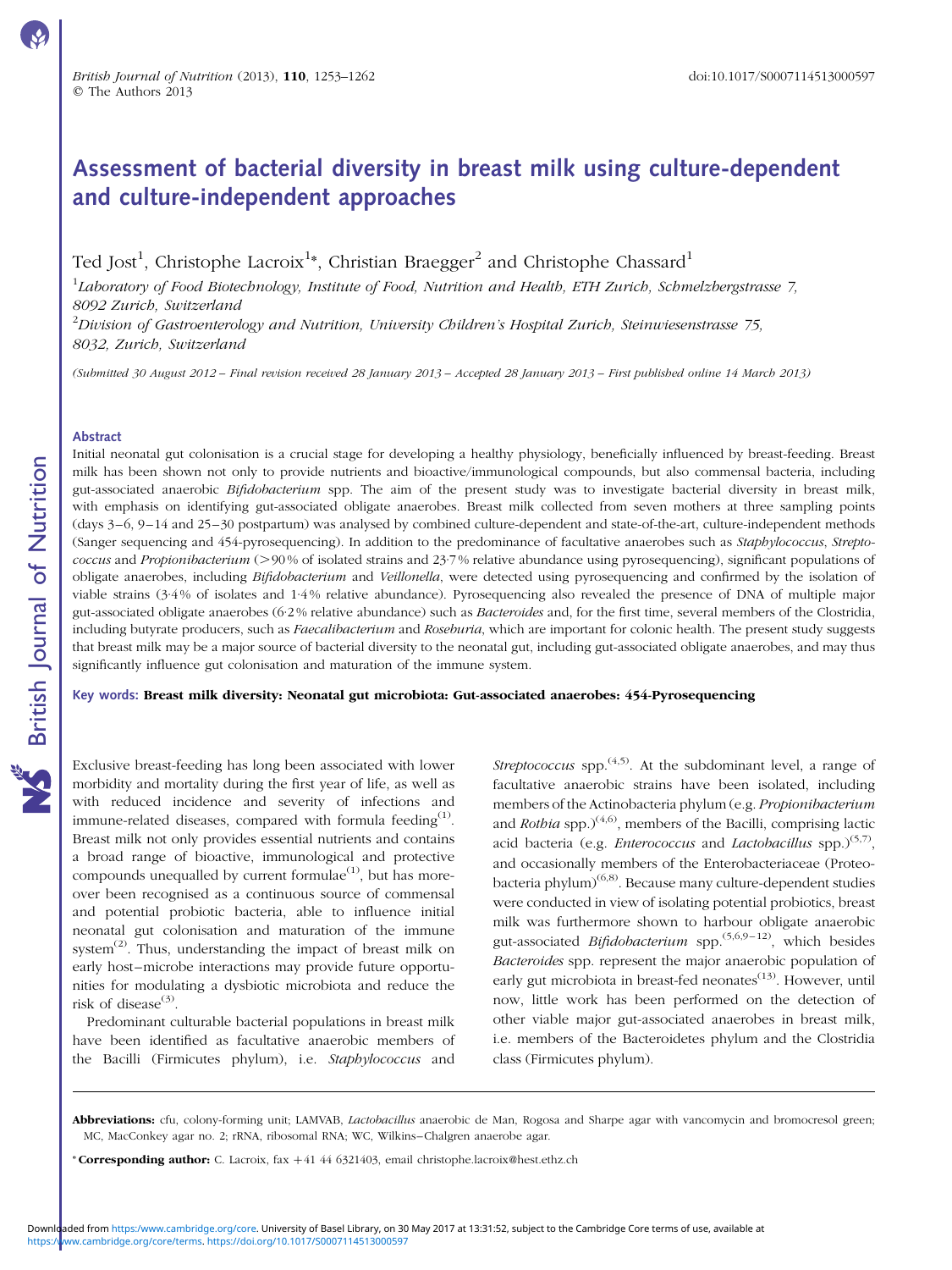British Journal of Nutrition

**NS** British Journal of Nutrition

Culture-independent methods have moreover begun to reveal the presence of DNA belonging to gut-associated anaerobic bacterial taxa not detected previously in breast milk in culture-dependent studies<sup> $(8,14-\overline{17})$ </sup>. PCR–denaturing gradient gel electrophoresis, cloning and 16S ribosomal RNA (rRNA) sequencing have led to the detection of the genera Bacteroides, Clostridium, Eubacterium and Veillonella in breast mil $k^{(8,15)}$ . In addition, quantitative PCR analyses allowed for the quantification of the Bacteroides group and different groups of the Clostridia, including the Clostridium clusters IV and XIV that comprise the major butyrate producers important for colonic health (i.e. Faecalibacterium and Roseburia, respectively)<sup>(14,16)</sup>. Recently, high-throughput sequencing (i.e. 454-pyrosequencing) has been carried out on breast milk samples collected from 1 to 10 months postpartum, which allowed gaining the broadest insight into bacterial diversity in breast milk $^{(16,17)}$ . In both studies, facultative anaerobic members of the Bacilli accounted for the majority of DNA pyrosequences, but at a lower taxonomic level, large differences in relative abundance were apparent. While Staphylococcus and Streptococcus were predominant in the study by Hunt et  $al^{(17)}$ , which is supported by culture-dependent research<sup>(4,5)</sup>, in the study by Cabrera-Rubio et  $al$ <sup>(16)</sup>, Weissella and Leuconostoc predominated over these genera. Despite these differences, which may be due to geographical and/or methodological factors, in both studies, sequences belonging to the obligate anaerobic genera Prevotella (Bacteroidetes phylum) and Veillonella (Clostridia class) were detected. However, although some obligate gut-associated anaerobes have been detected in breast milk using cultureindependent methods, no information about the viability of these populations could be gained. Thus, without confirming the presence of such members of the Bacteroidetes and Clostridia by culture and isolation of corresponding strains, it remains unclear whether breast milk is a source of such gutassociated anaerobes influencing initial gut colonisation, or whether dead cells or parts thereof are transferred to the breast-fed neonate. Therefore, the purpose of the present study was to investigate bacterial diversity in breast milk, emphasising on the identification of gut-associated anaerobes by combining aerobic and anaerobic culture methods with state-of-the-art, culture-independent methods, including Sanger sequencing and high-throughput sequencing (i.e. 454-pyrosequencing).

### Experimental methods

### Subjects, study design and sample collection

Healthy mothers-to-be, carrying a healthy baby and planning to deliver vaginally at term and to exclusively breast-feed during the postpartum period, were recruited for the present observational clinical study at the University Children's Hospital Zurich and the Hospital Zollikerberg (Zurich, Switzerland). Exclusion criteria were preterm and/or caesarean delivery, any formula feeding in addition to breast-feeding, as well any variables known to affect the balance of maternal (gut) microbiota, such as gastrointestinal and immunological disorders, and drug administration (e.g. antibiotics, laxatives) during the neonatal period and at least 4 months before delivery. The present study was conducted according to the guidelines laid down in the Declaration of Helsinki, and all procedures involving human subjects were approved by the Ethics Committee of the Canton of Zurich (Zurich, Switzerland; project identification code: StV 47/08; date of approval: 12 October 2009). Written informed consent was obtained from all subjects.

Breast milk samples were collected from seven mothers at three sampling points, i.e. at days 3–6, 9–14 and 25–30 postpartum. Due to the stringent inclusion criteria, two mothers were excluded from the study after the first sampling point and another twelve prepartum, mainly after caesarean delivery and/or antibiotic treatment. After rejection of foremilk and cleaning of the breast with aseptic soap, milk was collected using a hospital-grade electrical breast pump sterilised by autoclaving (Symphony). To minimise the exposure to  $O_2$ , 5–15 ml of breast milk were injected with a sterile syringe into a rubber-stoppered 100 ml vessel devoid of air by flushing with  $CO<sub>2</sub>$  before sterilisation. Samples were transported at  $4^{\circ}C$ and processed within 4h in an anaerobic chamber (Coy Laboratory Products, Inc.) with an atmosphere of  $85\%$  N<sub>2</sub>,  $10\%$  $CO<sub>2</sub>$  and 5% H<sub>2</sub> (PanGas AG). Aliquots of 2 ml were immediately subjected to culture, while further aliquots were stored at  $-80^{\circ}$ C before DNA extraction and 454-pyrosequencing analysis.

### Culture and isolation

For the quantification of viable bacterial populations in breast milk and the subsequent isolation of strains, aliquots of  $100 \mu$ l were plated in duplicate on two non-selective and seven selective agar media. The following media targeting anaerobic, major gut-associated bacterial populations were incubated in an anaerobic chamber: Bacteroides mineral salts agar for Bacteroides spp. (using 5 g/l of D-glucose as the carbon source; VWR International)<sup>(18)</sup>, Beerens agar for *Bifidobacter* $ium$  spp.<sup>(19)</sup>, reinforced clostridial agar for members of the Clostridia(20) and Wilkins–Chalgren anaerobe agar (WC) for total anaerobes (Oxoid AG; supplemented with 0·5 g/l of L-cysteine–HCl; Sigma-Aldrich). On the other hand, media targeting facultative anaerobic populations, i.e. MacConkey agar no. 2 (MC) for Enterobacteriaceae/Enterococcus spp. (Oxoid), mannitol salt agar for Staphylococcus spp. (Oxoid) and nutrient agar for total facultative anaerobes (Oxoid), were incubated aerobically. The *Lactobacillus* anaerobic de Man, Rogosa and Sharpe agar with vancomycin and bromocresol green (LAMVAB) targeting *Lactobacillus* spp.<sup> $(21)$ </sup> and azide blood agar for gram-positive cocci/Streptococcus spp. (Oxoid) were incubated in anaerobic jars. All plates were incubated at  $37^{\circ}$ C for 2–14d and population levels are reported as log colony-forming units (cfu)/ml breast milk.

Based on different morphologies, a set of colonies was isolated per sample and agar medium, streaked for purity and cultured in liquid media, i.e. Wilkins–Chalgren anaerobe broth for presumptive anaerobes (Oxoid; supplemented with 0·5 g/l of L-cysteine–HCl; Sigma-Aldrich), tryptone soya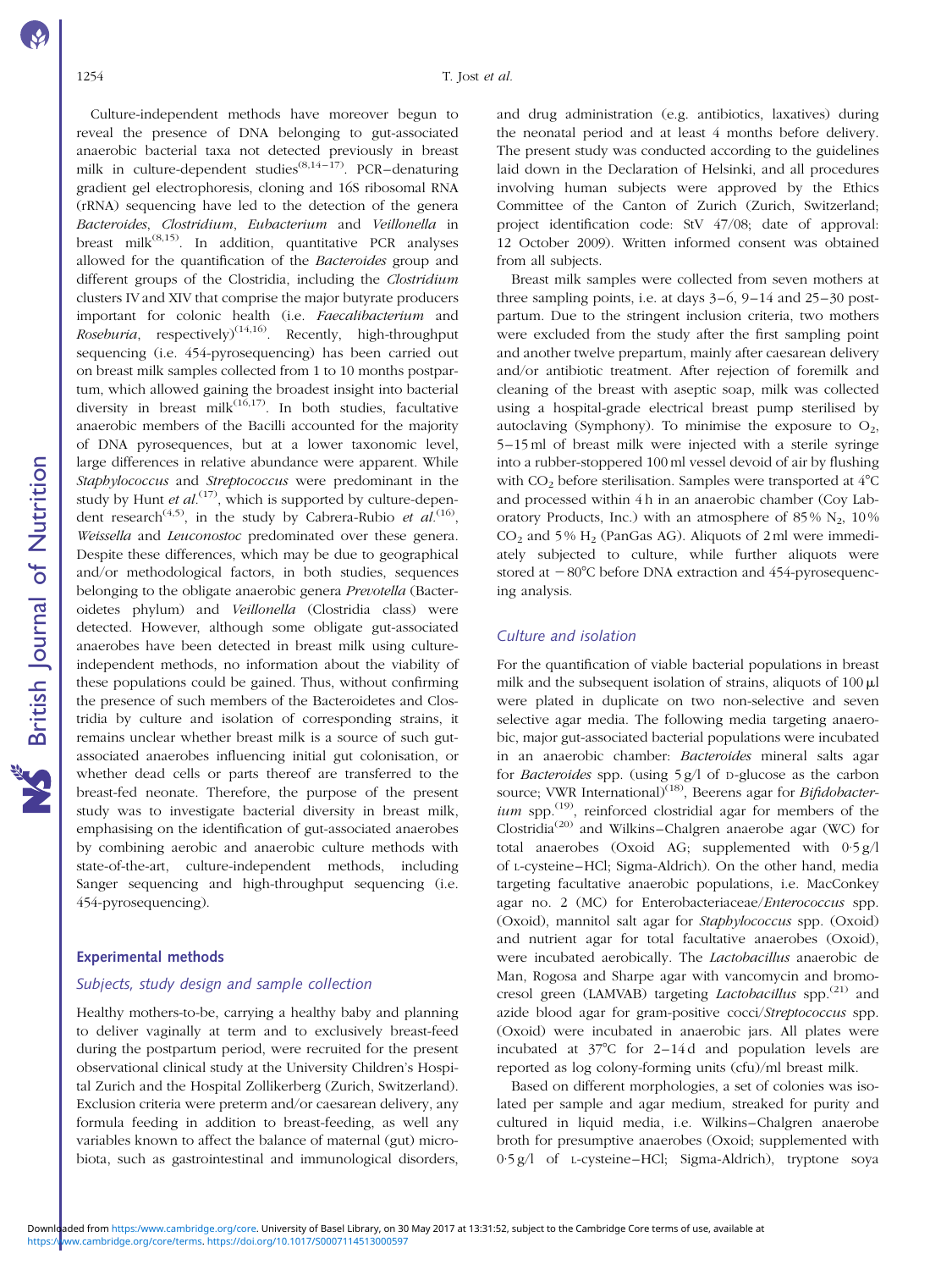broth for facultative anaerobes (Oxoid) and de Man, Rogosa and Sharpe broth for presumptive Lactobacillus spp. (Labo-Life Sàrl; supplemented with  $0.5 g/l$  of L-cysteine–HCl; Sigma-Aldrich). Purity was verified microscopically and viable isolates were maintained at  $-80^{\circ}$ C in 20% (v/v) glycerol, while in addition, cell pellets obtained by centrifugation (8000  $\mathbf{g}$ , 10 min) were stored at  $-20^{\circ}$ C before DNA extraction and Sanger sequencing.

### DNA extraction

DNA was extracted from pure culture cell pellets for subsequent Sanger sequencing using a Wizard Genomic DNA purification kit (Promega AG) according to the manufacturer's instructions. For pyrosequencing analysis, total DNA was extracted from pellets obtained by centrifugation  $(8000\,\text{g}, 20\,\text{min})$  of 1 ml aliquots of breast milk, which were resuspended in sodium phosphate buffer (MP Biomedicals), using a FastDNA SPIN Kit for Soil and the FastPrep-24 instrument for mechanical lysis (MP Biomedicals) according to the manufacturer's instructions. DNA concentration and quality were assessed spectrophotometrically (NanoDrop 1000; Witec AG) and stored at  $-20^{\circ}$ C before molecular analyses.

### Sanger sequencing

PCR amplification of near full-length 16S rRNA genes was performed using a 4:1 mixture of forward primers 8f (5'-AGA-GTTTGATCMTGGCTCAG-3', universal) and 8f-bif (5'-AGGGT-TCGATTCTGGCTCAG-3', Bifidobacterium-specific) and a universal bacterial reverse primer 1391R (5'-GACGGGGGGTG-TGTRCA-3<sup>'</sup>) (Microsynth AG) as described previously<sup>(22)</sup>. Reactions of  $50 \mu l$  contained  $25 \mu l$  of  $2 \times$  MasterMix (Fermentas GmbH),  $0.2 \mu M$  of each primer (-mixture) and  $1 \mu l$  of template DNA diluted to  $1 \text{ ng}/\mu l$ . Thermocycling (Biometra TProfessional Thermocycler; Biolabo Scientific Instruments SA) was performed with an initial denaturation step at 94°C for 300 s, followed by thirty cycles of denaturation at 94 $\degree$ C for 30s, annealing at 57 $\degree$ C for 60s and extension at 72 $\degree$ C for 30s and a final extension at 72°C for 420s. Specificity and amplicon size were verified by electrophoresis in  $1.5\%$  (w/v) agarose gels, and reactions were purified using an illustra GFX PCR DNA and Gel Band Purification Kit (GE Healthcare Europe GmbH) according to the manufacturer's instructions.

Cycle sequencing PCR was carried out in  $20 \mu l$  reaction volumes with  $5\%$  (v/v) BigDye v3.1 (Applied Biosystems Europe BV),  $4 \mu l$  of  $5 \times$  sequencing buffer (Applied Biosystems),  $1 \mu$ M of reverse primer 1391R and  $1 \mu$ l of purified PCR template. Thermocycling (labcycler; SensoQuest GmbH) was performed with an initial denaturation step at  $96^{\circ}$ C for  $300$  s, followed by thirty-five cycles of denaturation at  $96^{\circ}$ C for 10s, annealing at  $55^{\circ}$ C for 20s and extension at 60 $^{\circ}$ C for 240s. Reactions were purified by dextran gel bead filtration (Sephadex; GE Healthcare) before loading  $10 \mu l$  for capillary electrophoresis (ABI 3130xl DNA Analyzer; Applied Biosystems). Sequencing trace chromatograms were quality-trimmed and checked for miscalled bases using a chromatogram viewer (FinchTV v1.4.0; Geospizia, Inc.). The Basic Local Alignment Search Tool algorithm<sup> $(23)$ </sup> was used to align sequences with the GenBank database<sup>(24)</sup>, and phylogenetic assignments were based on the nearest neighbour  $(\geq 97\%$  sequence similarity), excluding sequences deposited from uncultured samples.

### Pyrosequencing

High-throughput sequencing of total DNA extracted from breast milk was carried out at DNAVision SA (Charleroi, Belgium) using a 454 Life Sciences system in combination with Titanium chemistry (Roche AG).

Partial 16S rRNA genes were amplified by PCR using a forward primer containing the Titanium A adaptor sequence (5'-CCATCTCATCCCTGCGTGTCTCCGACTCAG-3'), a 5–10 nt multiplex identifier sequence and a templatespecific primer sequence. The reverse primer contained the Titanium B adaptor sequence (5'-CCTATCCCCTGTGTGCCTT-GGCAGTCTCAG-3<sup>'</sup>) and a template-specific primer sequence. Template-specific primer sequences (5'-AGGATTAGATACCCT- $GGTA-3'$  and -CRRCACGAGCTGACGAC-3<sup>'</sup>) allowed targeting the V5–V6 hypervariable 16S rRNA region<sup>(25)</sup>. Each reaction mixture of  $100 \text{ }\mu\text{l}$  contained  $20 \text{ }\mu\text{l}$  of  $5 \times$  KAPA HiFi Fidelity buffer, 2U of KAPA HiFi Hotstart DNA polymerase, 0·3 mM of each deoxyribonucleotide triphosphate (Kapa Biosystems),  $0.3 \mu$ M of each primer (Eurogentec) and 60 ng of template DNA. Thermocycling was performed with an initial denaturation step at  $95^{\circ}$ C for 5 min, followed by twenty-five cycles of denaturation at  $98^{\circ}$ C for 20 s, annealing at 56 $\degree$ C for 40 s and extension at 72 $\degree$ C for 20 s, with a final extension of 5 min at 72°C. Specificity and amplicon size were verified by electrophoresis in  $1\%$  (w/v) agarose gels, and amplicons were purified using a Wizard SV Gel and PCR Clean-up System (Promega) according to the manufacturer's instructions.

Amplicons were quantified using a Quant-iT PicoGreen dsDNA assay kit (Life Technologies Corporation) according to the manufacturer's instructions and combined inequimolarconcentrations for multiplexing. The final pool of DNAwas purified using an Agencourt AMPure XP system (Agencourt Bioscience Corporation), according to the manufacturer's instructions, and resuspended in 100  $\mu$ l of Tris–EDTA buffer. Unidirectional pyrosequencing was then carried out using Primer A on a 454 Life Sciences Genome Sequencer GS FLX instrument (Roche) following Titanium chemistry.

Sequence quality was then verified according to the criteria: a maximum of one mismatch in the barcode and primer, a length of at least 240 nt and a maximum of two undetermined bases per sequence (excluding barcode and primers). Phylum-, family- and genus-level taxonomic assignments of sequences that passed quality control were made using the Ribosomal Database Project Classifier (version 2.1; Center for Microbial Ecology, Michigan State University; http://rdp.cme.msu.edu/)<sup>(26)</sup> with a confidence threshold of 80 %. The Mothur software package (Department of Microbiology and Immunology, University of Michigan; http://www.mothur.org/) was used for nearestneighbour clustering of the sequences into operational taxonomic units, based on which Chao1 richness and Shannon diversity estimations were calculated $^{(27,28)}$ .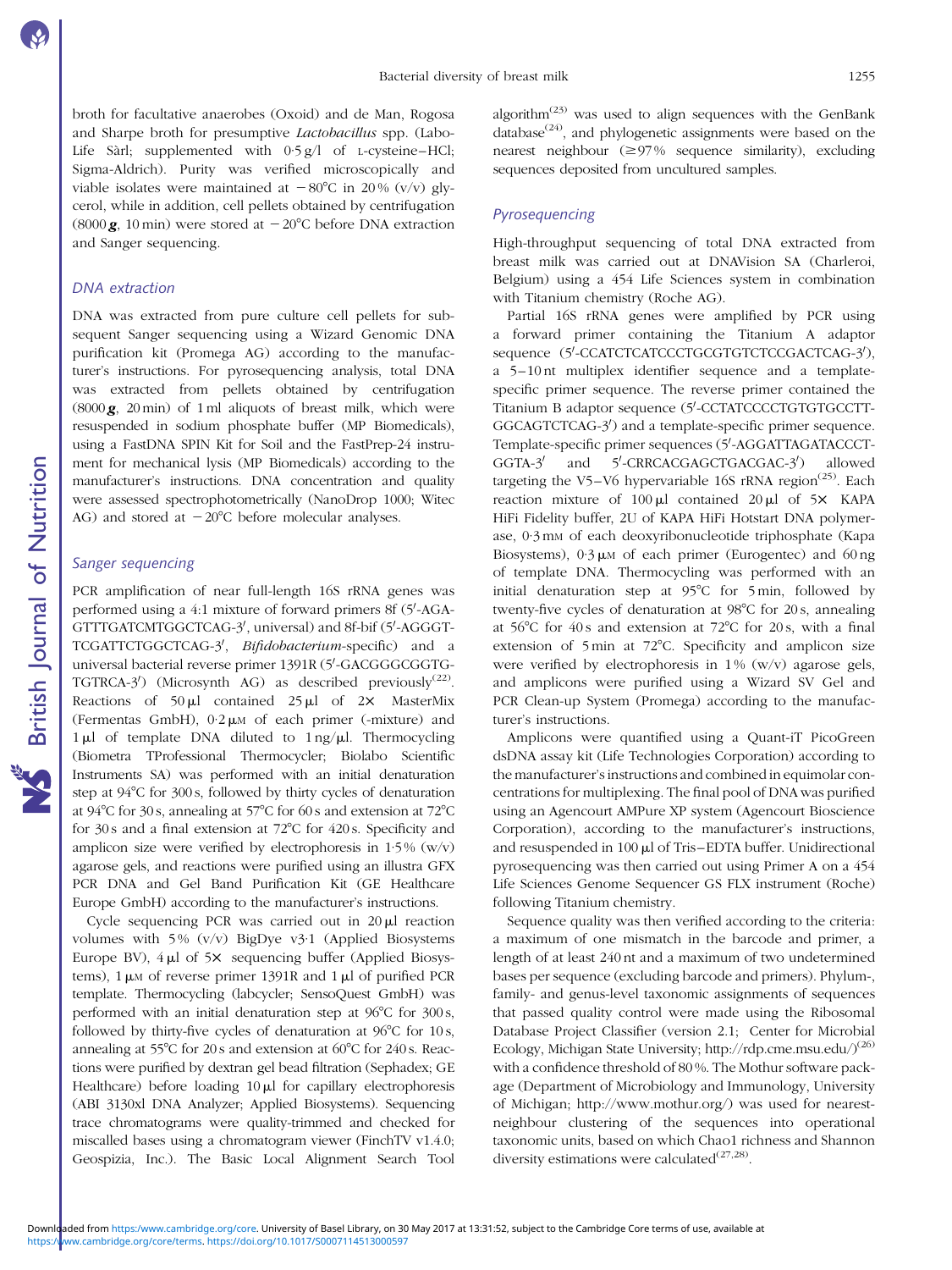### Statistical analysis

Quantitative data were obtained from culture (duplicates), averaged and  $log_{10}$ -transformed. Mean log-transformed values and relative abundance data from pyrosequencing were calculated at each time point (means and standard deviations). Means were compared using Student's t test and non-parametric Wilcoxon–Kruskal–Wallis tests with significance levels of  $P < 0.05$  using JMP statistical software (version 9; SAS Institute, Inc.).

### Results

### Culture, isolation and strain typing

Breast milk harboured low mean viable bacterial counts  $\langle$ log 3 cfu/ml, as detected on the non-selective agar media, WC and nutrient agar, targeting total anaerobes ( $log 2.5$  (sp  $0.9$ ) cfu/ml; range log 1·1–4·4 cfu/ml) and total facultative anaerobes (log  $2.1$  (sp  $1.1$ ) cfu/ml; range log  $0-4.2$  cfu/ml), respectively. Culture on seven selective media, however, revealed the predominance of presumptive Staphylococcus and Streptococcus populations, and low levels of presumptive Bifidobacterium, Enterobacteriaceae/Enterococcus and Clostridia populations, whereas no presumptive Bacteroides or Lactobacillus populations were detected on the respective selective agar media (Fig. 1). No significant trends of changes of bacterial population densities were detected within the first month postpartum (results not shown).

Following quantification of viable populations in each of the three breast milk samples obtained from the seven mothers, a total of 233 strains were isolated from the different agar media (sixty-two to eighty-six isolates per time point) based on different morphologies. Bacterial isolates were subjected to 16S rRNA gene sequencing, which after quality



Fig. 1. Presumptive bacterial populations detected in breast milk collected from seven mothers at three sampling points, using culture on non-selective and selective agar media. Values are means, with standard deviations represented by vertical bars (n 21). A, Actinobacteria; B, Bacteroidetes; P, Proteobacteria; cfu, colony-forming units.

trimming resulted in partial sequences of 712 (sp 212) bp. Alignment of the sequences with those deposited in the GenBank database revealed that the majority of strains isolated from breast milk were members of the Firmicutes and Actinobacteria phyla, while members of Proteobacteria or Bacteroidetes were few or not detected, respectively. Over 90 % of the strains isolated from breast milk belonged to three facultative anaerobic genera, Staphylococcus (60·1%), Streptococcus (17.6%) and Propionibacterium (13.7%). More specifically, at the species level, Staphylococcus epidermidis, Streptococcus salivarius/thermophilus/vestibularis and Propionibacterium acnes strains were isolated from the breast milk samples of all seven mothers. An overview of the taxonomic assignment of the isolated strains, their isolation frequency in relation to the total amount of isolates, as well as subjectspecific prevalence are given in [Table 1](#page-5-0).

As revealed by the partial 16S rRNA sequencing of isolates, the selective culture media did not always support the growth of the respective target populations. For instance, although presumptive Staphylococcus and Streptococcus populations were quantified at equally high levels (Fig. 1), isolates from azide blood agar comprised not only the strains of Streptococcus, but also the strains of Staphylococcus and Bifidobacterium. Likewise, the presumptive Enterobacteriaceae/Enterococcus population detected with MC agar was overestimated (Fig. 1), as beyond expectations, the growth of Staphylococcus spp. was not inhibited on this medium. No growth was detected on the highly selective LAMVAB agar targeting Lactobacillus spp.; however, few strains of Lactobacillus were isolated from both WC and reinforced clostridial agar agars. Similarly, strains isolated from Beerens agar targeting Bifidobacterium spp. were identified as Propionibacterium and Streptococcus spp., but strains of Bifidobacterium were isolated from the non-selective WC agar. Furthermore, few strains belonging to the genus Rothia, the opportunistic pathogen Klebsiella, as well as of the obligate anaerobic, lactate utiliser Veillonella, were isolated from the non-selective WC agar.

### Pyrosequencing

High-throughput sequencing performed on breast milk DNA generated a total of 106 075 quality-filtered, taxonomically classifiable 16S rRNA gene sequence reads with a mean of 5051 (SD 1523) reads per sample and a mean read length of 258 (SD 1) bp. The mean number of observed operational taxonomic units was  $512$  (sp  $237$ ) at  $3\%$  similarity cut-off, based on which richness (Chao1 index: 1257 (sp 613)) and diversity (non-parametric Shannon index:  $3\cdot 73$  (sp 1.05)) were estimated.

Using the Ribosomal Database Project Classifier, sequences were assigned to the closest related taxa with a similarity threshold of 80 %. Mean relative abundances at the phylum level for each of the three breast milk sampling points revealed the predominance of four major phyla [\(Fig. 2](#page-5-0)). The Firmicutes and Proteobacteria phyla were the most abundant (approximately 42 and 35 %, respectively), followed by the Actinobacteria and Bacteroidetes phyla (approximately 9 and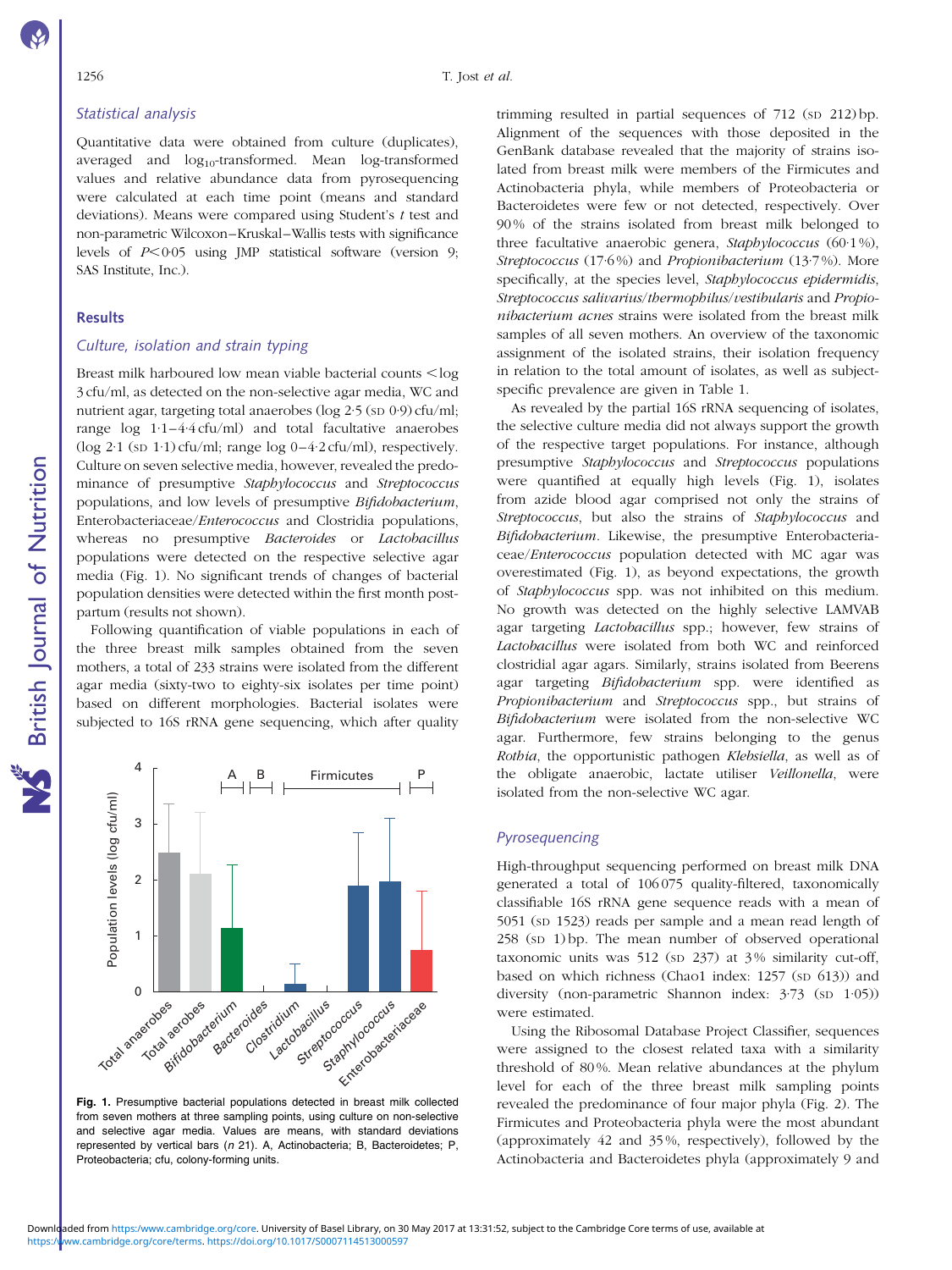<span id="page-5-0"></span>Table 1. Taxonomy of strains (n 233) isolated from breast milk of seven mothers, based on closest relatives ( $\geq$ 97% sequence similarity) using 16S ribosomal RNA gene sequence alignments with GenBank

| Phylum/genus                       | <b>Species</b>                          | Isolation frequency* |            |                         |
|------------------------------------|-----------------------------------------|----------------------|------------|-------------------------|
|                                    |                                         | $\%$                 | Prevalence | <b>Isolation medium</b> |
| Actinobacteria                     |                                         |                      |            |                         |
| Bifidobacterium sp.†               | B. brevet                               | $1-7$                | 2/7        | WC, ABA                 |
| Propionibacterium spp.             |                                         | $13-7$               | 7/7        | WC, BA                  |
|                                    | P. acnes                                | 12.4                 | 7/7        |                         |
|                                    | P. granulosum                           | 1.3                  | 2/7        |                         |
| Rothia sp.                         | R. mucilaginosa                         | $1-3$                | 2/7        | <b>NA</b>               |
| <b>Firmicutes</b>                  |                                         |                      |            |                         |
| Enterococcus spp.                  |                                         | 0.9                  | 2/7        | WC, NA, MC              |
|                                    | E. faecalis                             | 0.4                  | 1/7        |                         |
|                                    | E. gallinarum                           | 0.4                  | 1/7        |                         |
| Lactobacillus spp.                 |                                         | 2.1                  | 2/7        | WC, RCA                 |
|                                    | L. brevis                               | 1.7                  | 1/7        |                         |
|                                    | L. gasseri                              | 0.4                  | 1/7        |                         |
| Staphylococcus spp.                |                                         | $60 - 1$             | 7/7        | WC, NA, MSA, MC, ABA    |
|                                    | S. epidermidis                          | 51.9                 | 7/7        |                         |
|                                    | S. lugdunensis                          | $5-6$                | 3/7        |                         |
|                                    | S. aureus/haemolyticus/hominis          | $1-7$                | 3/7        |                         |
|                                    | S. pasteuri/warneri                     | 0.9                  | 2/7        |                         |
| Streptococcus spp.                 |                                         | 17.6                 | 7/7        | WC, NA, ABA, BA         |
|                                    | S. salivarius/thermophilus/vestibularis | 11.6                 | 7/7        |                         |
|                                    | S. mitis/pneumoniae                     | $3-4$                | 3/7        |                         |
| Veillonella sp.†<br>Proteobacteria | V. atypical/dispar/parvulat             | $1-7$                | 2/7        | <b>WC</b>               |
| Escherichia/Shigella spp.          |                                         | 0.4                  | 1/7        | <b>MSA</b>              |
| Klebsiella pneumoniae              |                                         | 0.4                  | 1/7        | <b>WC</b>               |

WC, Wilkins–Chalgren anaerobe agar; ABA, azide blood agar; BA, Beerens agar; NA, nutrient agar; MC, MacConkey agar no. 2; RCA, reinforced clostridial agar; MSA, mannitol salt agar

Percentage of the total number of isolates (n 233); prevalence refers to the number of subjects from which the corresponding taxa were isolated on at least one occasion.

† Obligate anaerobic taxa.

11 %, respectively), while, furthermore, the Acidobacteria phylum was detected at subdominant levels  $(<1\%)$  (Fig. 2(a)). At the family level, the most abundant phylum, Firmicutes, was composed of Streptococcaceae and Staphylococcaceae (approximately 13 and 10 %, respectively), i.e. families whose members are facultative anaerobes. However, surprisingly, families comprising obligate anaerobic, gut-associated members were represented at relatively high relative abundances, i.e. Lachnospiraceae, Ruminococcaceae, as well as members of the Clostridiales Incertae Sedis XIV (Fig. 2(b)). The second most abundant phylum, Proteobacteria, comprised members of the four families, mainly Pseudomonadaceae and Burkholderiaceae (approximately 17 and 10 %, respectively), while Caulobacteraceae and Xanthomonadaceae were



Fig. 2. Mean relative 16S ribosomal RNA gene abundances detected in breast milk at (a) the phylum level and (b) the family level (>1% mean relative abundance), using pyrosequencing. Values are means for all seven mothers at all three sampling points, with standard deviations represented by vertical bars (n 21). B, Bacteroidetes.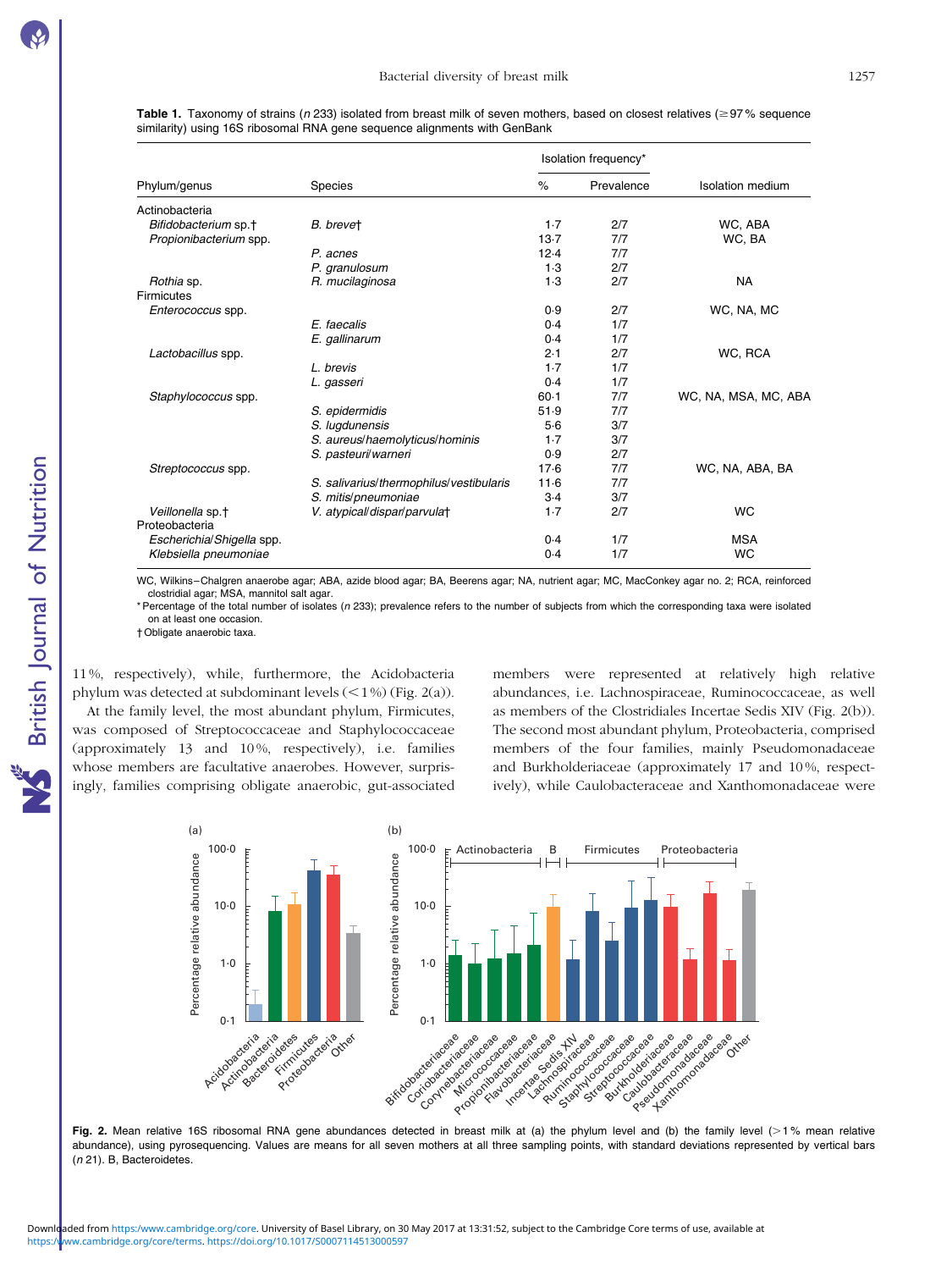

Fig. 3. Relative 16S ribosomal RNA gene abundances of the twelve predominant genera detected in  $\geq$ 90% of individual samples (n 21) at a mean relative abundance >1%, and observed in at least one of the three breast milk samples collected from each of the seven mothers (except six of the seven mothers for Rothia, fifteen of the twenty-one samples), using pyrosequencing. Bifidobacterium; , Blautia; Blautia; Bevundimonas; , Burkholderia; , Corynebacterium; , Flavobacterium; , Propionibacterium; , Pseudomonas; , Ralstonia; , Rothia; , Staphylococcus; , Streptococcous; , other. Indexes 1, 2 and 3, sampling points at days 3–6, 9–14 and 25–30 postpartum, respectively.

detected at lower relative abundances  $(<2%)$ . Flavobacteriaceae was the only family detected at high relative abundance within the phylum Bacteroidetes (approximately 10%). The phylum Actinobacteria was largely composed of Propionibacteriaceae, Bifidobacteriaceae, Coriobacteriaceae, Corynebacteriaceae and Micrococcaceae, each at relative abundances  $\leq$  2%.

At the genus level, at total of 193 genera were detectable  $(i.e. >0.01$  % relative abundance) in at least one sample. However, twelve genera appeared to be predominant in the breast milk ecosystem, as they were detected in  $\geq 90\%$  of individual samples with a mean relative abundance  $>1$ %, and observed in the samples of all seven mothers (except for Rothia, which was detected in six of the seven mothers and fifteen of the twenty-one samples). The relative abundances of these predominant genera were individual-specific and subject to intra-individual variations over time, such as the large fluctuations of Streptococcus and Staphylococcus over time observed in the profiles of subjects  $n8$  and  $n12$ , respectively (Fig. 3).

Overall, the highest mean relative abundance was observed for the genus Pseudomonas (approximately 17 %), followed by the genera Streptococcus, Staphylococcus and Ralstonia, each at a mean relative abundance between 8 and 13 % [\(Fig. 4\(a\)](#page-7-0)). While the high relative abundances of Streptococcus and Staphylococcus confirm the results of the culture-dependent approach, no strains of Pseudomonas or Ralstonia (previously included in the genus Pseudomonas) were isolated by culture, although MC agar medium is expected to support their growth. Furthermore, the presence of Bifidobacterium, Propionibacterium as well as Rothia at lower relative abundances is well supported by culture and isolation of the respective genera ([Table 1](#page-5-0)). In contrast, although few Lactobacillus strains were isolated by culture, this genus was detected at a mean relative abundance below  $0.1\%$  only.

While, using culture, Veillonella spp. were identified as gutassociated obligate anaerobes belonging to the Clostridia class

in the samples of two mothers, this genus was also detected at low abundance in four of the twenty-one samples from three mothers using pyrosequencing. Furthermore, the anaerobic genus Blautia (Clostridia class) was detected in nineteen of the twenty-one samples at a mean relative abundance of 1·2 % ([Fig. 4\(a\)\)](#page-7-0). At the subdominant level (0·11 % mean relative abundance), sixteen genera were observed in at least one breast milk sample of each mother, and in sixteen or more of the twenty-one individual samples. The identified genera comprised typical gut-associated obligate anaerobes (6·4 % relative abundance), such as Bacteroides and multiple members of the Clostridia, including besides the genera Dorea and Ruminococcus, major butyrate producers, such as Faecalibacterium and Roseburia, as well as Coprococcus and Subdoligranulum ([Fig. 4\(b\)](#page-7-0)).

### **Discussion**

The aim of the present study was to investigate whether breast milk represents a source of bacterial diversity, including major gut-associated anaerobes such as members of Bacteroidetes and Clostridia, influencing the initial gut colonisation of the breast-fed neonate. Therefore, aerobic and anaerobic culture methods were successfully combined with state-of-the-art, culture-independent methods, including Sanger sequencing and high-throughput sequencing (i.e. 454-pyrosequencing).

Culture on non-selective agar media revealed that breast milk harboured low mean viable bacterial counts  $\langle$ log 3 cfu/ml, which is in agreement with previous reports using culture-dependent methods<sup>(4,8)</sup>. However, Solis et al.<sup>(5)</sup> reported mean values of log 3–5 cfu/ml for samples from healthy mothers, which may be attributed to differences in culture conditions and/or to geographical factors. Furthermore, the authors have observed decreasing bacterial densities in breast milk over time, while this was not confirmed in the present study, where no decreasing or increasing trend in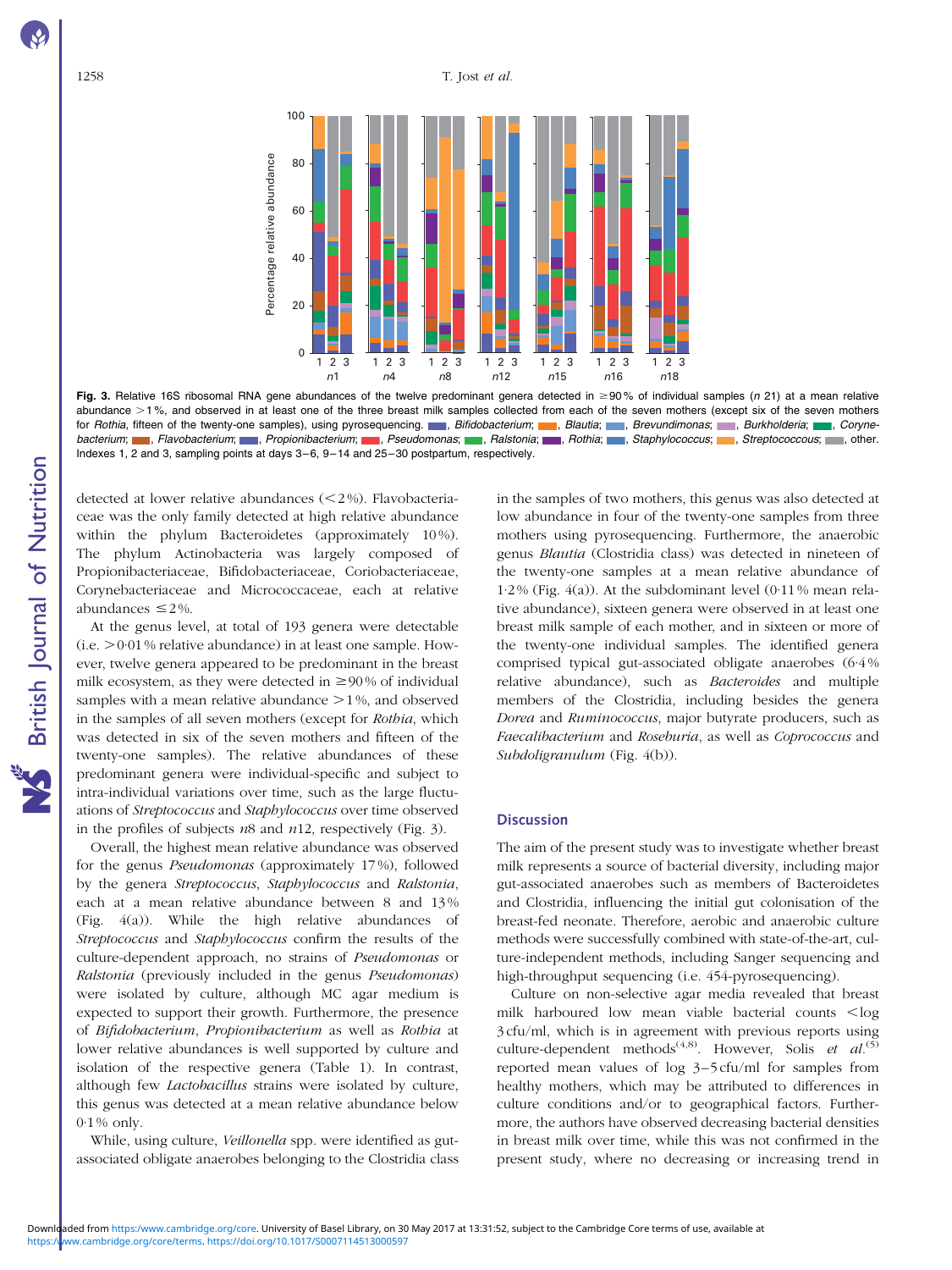British Journal of Nutrition

NS British Journal of Nutrition

<span id="page-7-0"></span>

Fig. 4. (a) Mean relative 16S ribosomal RNA gene abundances of the twelve predominant genera detected in  $\geq 90\%$  of individual samples at a mean relative abundance >1%, and observed in at least two of the three breast milk samples from each of the seven mothers (except six of the seven mothers for Rothia, fifteen of the twenty-one samples), using pyrosequencing. (b) Mean relative 16S ribosomal RNA gene abundances of the sixteen subdominant genera detected at a mean relative abundance between 0.1 and 1% and present in at least one breast milk sample from each mother, and in more than two of the three individual samples. Anaerobes: (a) Bifidobacterium and Blautia; (b) Collinsella, Bacteroides, Coprococcus, Dorea, Faecalibacterium, Roseburia, Ruminococcus and Subdoligranulum. Butyrate producers: Coprococcus, Faecalibacterium, Roseburia and Subdoligranulum, Values are means for all seven mothers at all three sampling points, with standard deviations represented by vertical bars (n 21). A, Actinobacteria; B, Bacteroidetes.

individual bacterial populations was observed within the first month postpartum.

Using partial 16S rRNA sequencing, the vast majority of isolated strains was assigned to the genus Staphylococcus, followed by the strains of Streptococcus and Propionibacterium, and thus showing that facultative anaerobic members of Firmicutes and Actinobacteria predominate in the breast milk ecosystem, while members of Proteobacteria and Bacteroidetes were few or not detected, respectively. Results obtained from the quantification of presumptive populations, however, should be taken with caution due to medium

selectivity/electivity bias inherent to culture and the fact that non-fastidious facultative anaerobes are favoured over more fastidious obligate anaerobes, which may thus have escaped culture. For instance, Staphylococcus spp. were able to grow on most culture media, and it can be assumed that they accounted for a high percentage of presumptive total facultative anaerobes and total anaerobes, and consequently that the population of presumptive Streptococcus has been overestimated. However, despite the fact that facultative anaerobes are able to grow in strict anaerobic conditions, the presence of Bifidobacterium as well as Veillonella spp., isolated from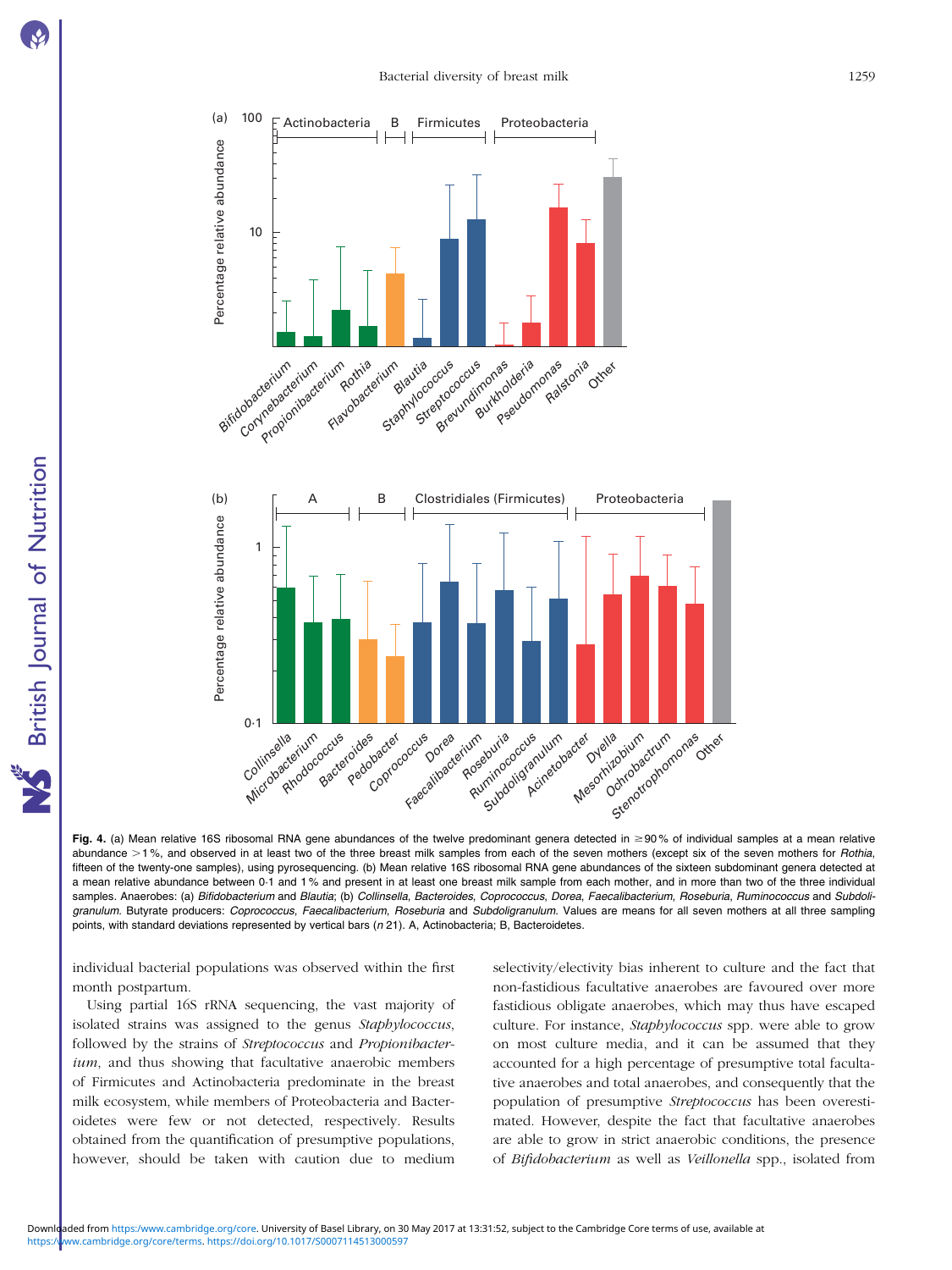the samples of two different mothers each, demonstrates that breast milk can be a source of viable obligate gut-associated anaerobes.

While to our knowledge, no Veillonella spp. have been isolated from breast milk in previous research, all other identified taxa, including the less frequently isolated genera, Rothia, Enterococcus, Escherichia/Shigella and Klebsiella, have been detected in previous studies, although with varying frequen $cies^{(4,6)}$ . The predominance of *Staphylococcus*, *Streptococcus* and Propionibacterium spp. largely confirms the findings of previous culture-dependent studies<sup> $(4-6)$ </sup>. However, in other studies. *Enterococcus* spp. have also been identified among the dominant populations<sup> $(5,6)$ </sup>, while this genus was only identified in two samples in the present study, despite the use of MC agar selective for Enterococcus spp. and Enterobacteriaceae. The presence of Enterococcus spp. in breast milk appears to be largely variable, which is corroborated by quantitative PCR analyses, quantifying this population at 0·5–4 % of the total bacterial  $DNA^{(14,16)}$ . In contrast to previous research, no viable strains belonging to genera such as Actinomyces and  $Corynebacterium$  (Actinobacteria phylum)<sup> $(4,8)$ </sup>, *Lactococcus* and *Leuconostoc* (Bacilli class)<sup>(4)</sup>, as well as to the obligate anaerobic genus Peptostreptococcus (Clostridia class)<sup>(8)</sup> were isolated by culture; however, these genera were identified as minor components of breast milk microbiota only in these studies.

While culture and 16S rRNA sequencing of the isolates allowed for characterising the major viable bacterial populations in breast milk, pyrosequencing demonstrated that bacterial diversity in breast milk is by far higher than measured by culture-dependent methods, as well as by culture-independent methods with much lower throughput similar to the generation of  $16S$  rRNA clone libraries<sup>(15)</sup>. Taxonomic assignment of the sequences using the Ribosomal Database Project Classifier revealed that, on average, the highest relative abundance was observed for the Firmicutes phylum and, more specifically, the genera Staphylococcus and Streptococcus, which largely supports the findings of our culture-dependent approach. However, in contrast to culture, using pyrosequencing, the relative abundance of Streptococcus was slightly higher than that for Staphylococcus, which may be explained by more fastidious growth requirements of Streptococcus strains.

The second most abundant phylum, Proteobacteria, was largely made up of the genera Pseudomonas and Ralstonia, which is supported by previous culture-independent studies<sup>(15,17)</sup>. However, surprisingly, no corresponding strains were detected in our culture-dependent approach, although both MC and nutrient agar are expected to support the growth of such non-fastidious organisms. This suggests that the detected DNA could correspond to stressed, dead or (partially) lysed cells, possibly through the action of antimicrobial components, leucocytes and/or weakness for competition against other bacteria of the breast milk ecosystem. For instance, Lactobacillus spp. isolated from breast milk have been reported as capable of inhibiting nosocomial pathogens, such as strains of Pseudomonas, Escherichia and Serratia<sup>(29)</sup>.

In concordance with culture, the Actinobacteria phylum comprised mainly the genus Propionibacterium, and a lower relative abundance of Rothia and Bifidobacterium populations. Hunt et  $al$ <sup>(17)</sup> observed a similar bacterial diversity in terms of the fifteen predominant genera in breast milk when using pyrosequencing, but detected only a few sequences of *Bifidobacterium*, while in the present study, Bifidobacterium was among the twelve most abundant genera. Also, Cabrera-Rubio et  $al$ .<sup>(16)</sup> did not report any pyrosequences belonging assigned to *Bifidobacterium*. However, the presence of DNA from Bifidobacterium in the present study is supported by previous quantitative PCR analyses quantifying this population in the range of log 2–6 genome equivalents/ml, corresponding to up to 66% of the total bacterial genome equivalents<sup> $(14,16,30)$ </sup>. Besides geographical, dietary, host and sampling time factors, different outcomes in pyrosequencing analyses may be due to differences in methodological factors, such as DNA extraction procedures(31,32), PCR bias and different taxonomic classification accuracies due to the use of primers targeted at different tandem variable 16S rRNA gene regions<sup> $(33,34)$ </sup> (i.e. the V1–V2 region in both previous studies<sup> $(16,17)$ </sup>, compared with the V5–V6 region in the present study), as well as a higher depth of sequencing in the present study (i.e. average 5051 reads/sample) compared with both previous studies (i.e. average  $2623^{(16)}$  and 3400 reads/sample<sup>(17)</sup>. This may also explain further differences, such as the higher relative abundance of Corynebacterium and Serratia in some of the samples analysed by Hunt et  $al^{(17)}$ , as well as the predominance of Weissella and Leuconostoc over Staphylococcus and *Streptococcus* in the study by Cabrera-Rubio *et al.*<sup>(16)</sup>. Furthermore, a higher relative abundance of the anaerobic genera Prevotella and Veillonella was observed in both previous pyrosequencing studies<sup> $(16,17)$ </sup>; however, this may be due to the fact that samples were collected at a later stage (i.e. 1–10 months postpartum), when compared with within the first month postpartum in the present study.

Much focus has been given to the presence of the potential probiotic *Lactobacillus* spp. in breast milk<sup>(5,7,29,35,36)</sup>. However, the mean relative abundance of *Lactobacillus* was generally low in the present study group (i.e.  $\lt 0.1\%$ ), which is in accordance with the low isolation frequency of Lactobacillus spp. (i.e. L. gasseri and L. brevis) observed using culture. Therefore, the supplementation of formulae with probiotic strains of *Lactobacillus* may not reflect the natural bacterial inoculum transferred to the breast-fed neonate, despite their potential for disease prevention and treatment<sup>(37)</sup>. Differences in bacterial densities may, however, be attributed to geographical factors, including dietary habits, such as the consumption of probiotic products. In this regard, it has been shown that Lactobacillus spp. when administered orally can be recovered from breast milk $(38-40)$  and thus influence its composition.

Pyrosequencing largely confirmed the culture-dependent approach by the detection of Staphylococcus, Streptococcus and Propionibacterium spp. as dominant populations, which as facultative anaerobic skin/oral-associated populations may be transferred to the breast by secondary contamination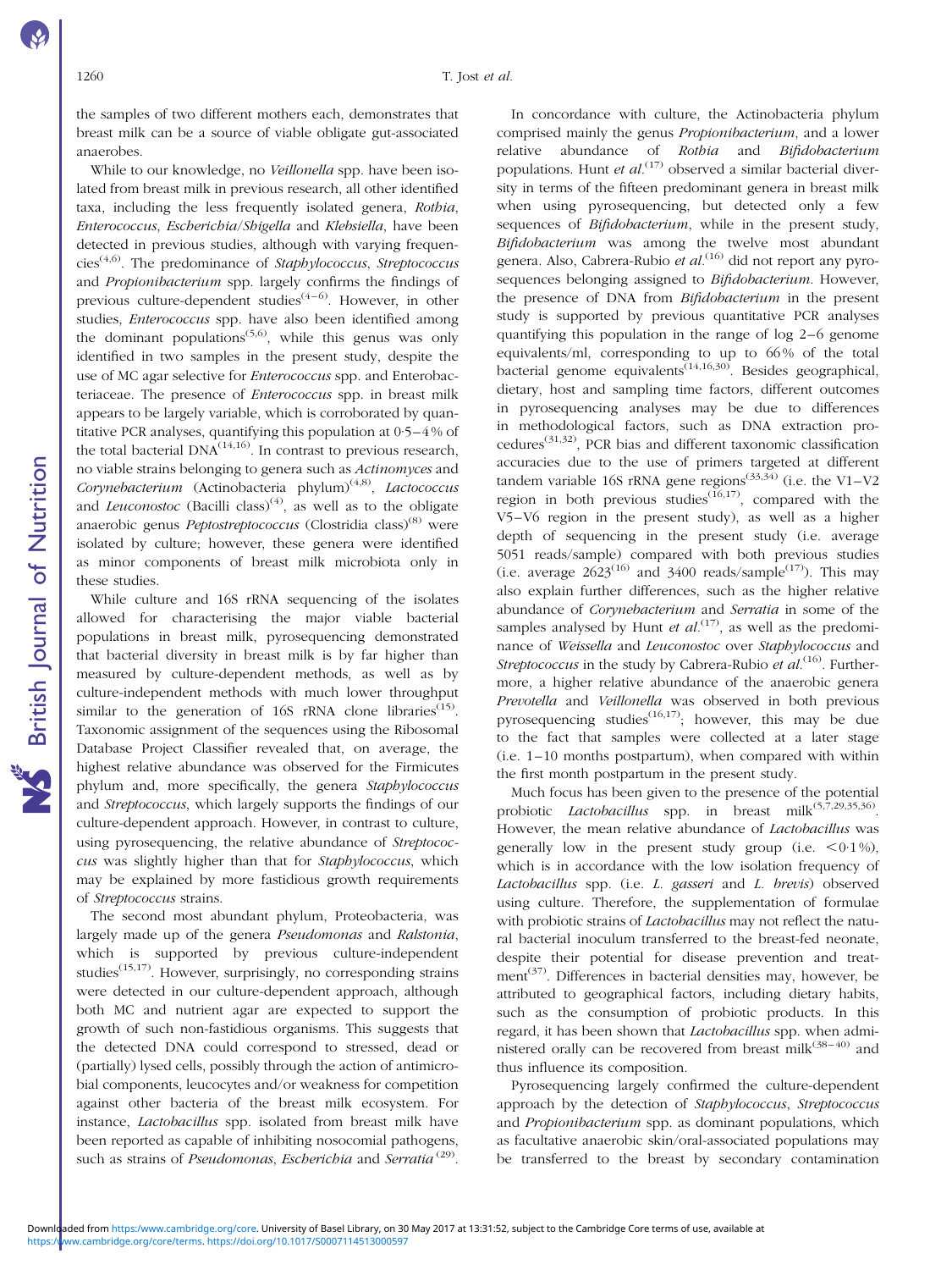such as via suckling. Interestingly, however, pyrosequencing also allowed for detecting a series of obligate anaerobic, gut-associated genera, such as Bacteroides and multiple members of the Clostridia class, in addition to Bifidobacterium and Veillonella also identified by culture. Among the members of the Clostridia, genera such as Blautia, Dorea and Ruminococcus were detected for the first time and, moreover, surprisingly, also major butyrate producers important for colonic health, such as Faecalibacterium, Roseburia, Coprococcus and Subdoligranulum. The present findings are supported by and extend previous quantitative PCR analyses confirming, although at a higher taxonomic level only, the presence of the Bacteroides group, the Clostridium coccoides group, as well as the *Clostridium* clusters IV and XIV that comprise the major gut-associated butyrate producers, Faecalibacterium and Roseburia, respectively<sup>(14,16)</sup>. Thus, breast milk may represent a source of such obligate anaerobes to the breast-fed neonate and may contribute to the colonisation process, as suggested in our previous research<sup>(13)</sup> by the presence of *Bifidobacter*ium, Bacteroides and Veillonella spp. as pioneer bacteria in corresponding neonatal faeces. We hypothesise that Veillonella spp., as non-carbohydrate fermenting, lactate utilisers (in concert with Propionibacterium spp.), may play an important function in the breast milk ecosystem by metabolising lactate resulting from lactose fermentation by predominant breast milk populations, to propionate and acetate<sup> $(41)$ </sup>. These trophic functions may be transferred to the breast-fed neonate and contribute to the colonisation and gut maturation process. Furthermore, the detection of the members of Bacteroidetes and Clostridia in breast milk suggests that they originate from the maternal gut, since such obligate anaerobes do not proliferate outside their host. This hypothesis, i.e. the translocation of maternal bacteria to subsequently reach the mammary gland via a bacterial enteromammary pathway, has been proposed previously<sup>(8,42)</sup> and will be the object of future research.

Furthermore, it remains to be elucidated whether the series of anaerobes detected using pyrosequencing escaped culture due to their low abundance in breast milk and/or due to fastidious growth requirements (viable but not culturable with the applied methods), and/or the presence of antimicrobial compounds, or if dead cells or parts thereof are transferred to the breast-fed neonate, which nevertheless could elicit an immune response and affect neonatal development. Although, in the present study, samples were processed under anaerobic conditions using culture media supporting the growth of gutassociated anaerobes, a higher number of isolates may be necessary for identifying subdominant populations. On the other hand, highly fastidious anaerobes may be recovered using more laborious roll-tube techniques developed by Hungate $^{(43)}$  and approaches like the recently described 'microbial culturomics<sup> $(44)$ </sup> that rely on a vast array of culture conditions.

### Acknowledgements

The present study was supported by Nestlé Nutrition (Vevey, Switzerland), Nestec (Lausanne, Switzerland) and the Swiss Foundation for Nutrition Research (SFEFS) (Zurich, Switzerland) for the purpose of basic research only and is not related to any patent, product in development or marketed product. None of the authors are employees or consultants of the funders. The funders had no role in study design, data collection and analysis, decision to publish, or preparation of the manuscript.

The authors are grateful to Patrick Bühr, Michael Friedt, Petra Martel, Daniela Rogler and Rebekka Koller at the University Children's Hospital (Zurich, Switzerland) for their effort in volunteer recruitment and sampling, to Peter Frei and Tania Torossi for their assistance in 16S rRNA gene sequencing, carried out at the Genetic Diversity Centre of ETH Zurich (Zurich, Switzerland), as well as to Medela AG (Baar, Switzerland) for providing electrical breast pumps throughout the study.

C. B., C. L., C. C. and T. J. conceived and designed the experiments. T. J. and C. C. acquired the data. T. J., C. C., C. L. and C. B. analysed and interpreted the data. T. J., C. C., C. L. and C. B. wrote and approved the manuscript. The authors declare that no competing interests exist.

### References

- 1. Hosea Blewett HJ, Cicalo MC, Holland CD, et al. (2008) The immunological components of human milk. In Advances in Food and Nutrition Research, vol. 54, pp. 45–80 [LT Steve, editor]. San Diego: Academic Press.
- 2. Fernandez L, Langa S, Martin V, et al. (2013) The human milk microbiota: origin and potential roles in health and disease. Pharmacol Res  $69$ , 1-10.
- 3. Rautava S, Luoto R, Salminen S, et al. (2012) Microbial contact during pregnancy, intestinal colonization and human disease. Nat Rev Gastroenterol Hepatol 9, 565–576.
- 4. Heikkila MP & Saris PE (2003) Inhibition of Staphylococcus aureus by the commensal bacteria of human milk. J Appl Microbiol 95, 471-478.
- 5. Solis G, de Los Reyes-Gavilan CG, Fernandez N, et al. (2010) Establishment and development of lactic acid bacteria and bifidobacteria microbiota in breast-milk and the infant gut. Anaerobe 16, 307–310.
- 6. Jimenez E, Delgado S, Maldonado A, et al. (2008) Staphylococcus epidermidis: a differential trait of the fecal microbiota of breast-fed infants. BMC Microbiol 8, 143.
- 7. Albesharat R, Ehrmann MA, Korakli M, et al. (2011) Phenotypic and genotypic analyses of lactic acid bacteria in local fermented food, breast milk and faeces of mothers and their babies. Syst Appl Microbiol 34, 148-155.
- 8. Perez PF, Dore J, Leclerc M, et al. (2007) Bacterial imprinting of the neonatal immune system: lessons from maternal cells? Pediatrics 119, e724–e732.
- 9. Arboleya S, Ruas-Madiedo P, Margolles A, et al. (2010) Characterization and in vitro properties of potentially probiotic Bifidobacterium strains isolated from breast-milk. Int J Food Microbiol 149, 28-36.
- 10. Martin V, Maldonado-Barragan A, Moles L, et al. (2012) Sharing of bacterial strains between breast milk and infant feces. J Hum Lact 28, 36–44.
- 11. Martin R, Jimenez E, Heilig H, et al. (2009) Isolation of bifidobacteria from breast milk and assessment of the bifidobacterial population by PCR-denaturing gradient gel electrophoresis and quantitative real-time PCR. Appl Environ Microbiol 75, 965–969.